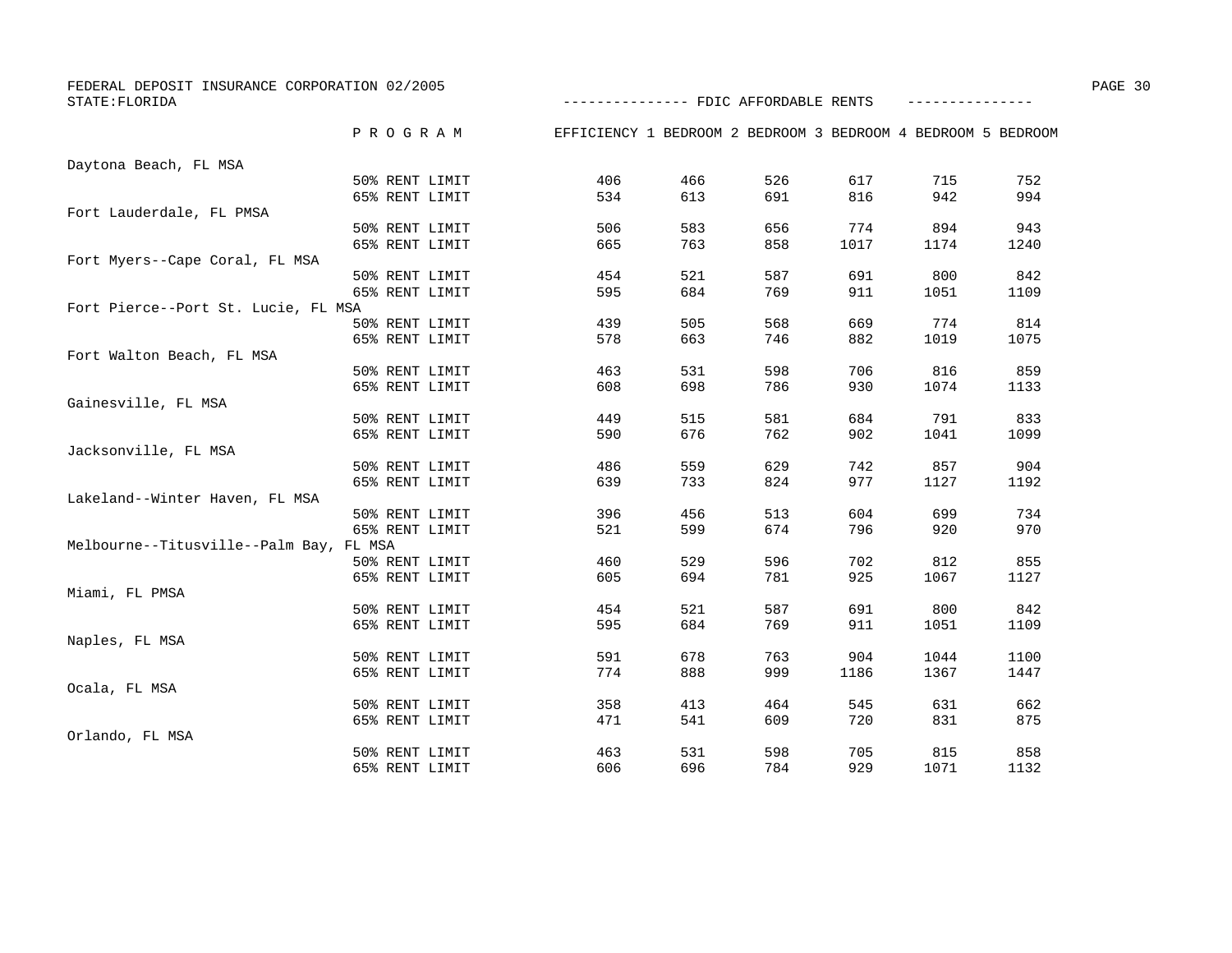| FEDERAL DEPOSIT INSURANCE CORPORATION 02/2005<br>STATE: FLORIDA |               |                | -------------- FDIC AFFORDABLE RENTS                         |     |     |      |      |      | PAGE 31 |
|-----------------------------------------------------------------|---------------|----------------|--------------------------------------------------------------|-----|-----|------|------|------|---------|
|                                                                 |               |                |                                                              |     |     |      |      |      |         |
|                                                                 | P R O G R A M |                | EFFICIENCY 1 BEDROOM 2 BEDROOM 3 BEDROOM 4 BEDROOM 5 BEDROOM |     |     |      |      |      |         |
| Panama City, FL MSA                                             |               |                |                                                              |     |     |      |      |      |         |
|                                                                 |               | 50% RENT LIMIT | 411                                                          | 473 | 533 | 626  | 725  | 763  |         |
|                                                                 |               | 65% RENT LIMIT | 541                                                          | 621 | 699 | 826  | 955  | 1007 |         |
| Pensacola, FL MSA                                               |               |                |                                                              |     |     |      |      |      |         |
|                                                                 |               | 50% RENT LIMIT | 424                                                          | 488 | 548 | 646  | 747  | 785  |         |
|                                                                 |               | 65% RENT LIMIT | 556                                                          | 639 | 719 | 851  | 982  | 1037 |         |
| Punta Gorda, FL MSA                                             |               |                |                                                              |     |     |      |      |      |         |
|                                                                 |               | 50% RENT LIMIT | 410                                                          | 471 | 531 | 625  | 722  | 760  |         |
|                                                                 |               | 65% RENT LIMIT | 540                                                          | 620 | 698 | 825  | 952  | 1004 |         |
| Sarasota--Bradenton, FL MSA                                     |               |                |                                                              |     |     |      |      |      |         |
|                                                                 |               | 50% RENT LIMIT | 469                                                          | 539 | 607 | 716  | 827  | 872  |         |
|                                                                 |               | 65% RENT LIMIT | 616                                                          | 706 | 796 | 942  | 1087 | 1148 |         |
| Tallahassee, FL MSA                                             |               |                |                                                              |     |     |      |      |      |         |
|                                                                 |               | 50% RENT LIMIT | 485                                                          | 558 | 627 | 740  | 855  | 902  |         |
|                                                                 |               | 65% RENT LIMIT | 636                                                          | 730 | 822 | 974  | 1124 | 1187 |         |
| Tampa--St. Petersburg--Clearwater, FL MSA                       |               |                |                                                              |     |     |      |      |      |         |
|                                                                 |               | 50% RENT LIMIT | 436                                                          | 501 | 564 | 665  | 770  | 809  |         |
|                                                                 |               | 65% RENT LIMIT | 574                                                          | 659 | 742 | 877  | 1012 | 1069 |         |
| West Palm Beach--Boca Raton, FL MSA                             |               |                |                                                              |     |     |      |      |      |         |
|                                                                 |               | 50% RENT LIMIT | 530                                                          | 608 | 684 | 809  | 935  | 985  |         |
|                                                                 |               | 65% RENT LIMIT | 694                                                          | 796 | 897 | 1064 | 1226 | 1297 |         |
| Baker County                                                    |               |                |                                                              |     |     |      |      |      |         |
|                                                                 |               | 50% RENT LIMIT | 430                                                          | 494 | 557 | 655  | 757  | 797  |         |
|                                                                 |               | 65% RENT LIMIT | 565                                                          | 649 | 729 | 864  | 997  | 1052 |         |
| Bradford County                                                 |               |                |                                                              |     |     |      |      |      |         |
|                                                                 |               | 50% RENT LIMIT | 394                                                          | 453 | 511 | 600  | 695  | 729  |         |
|                                                                 |               | 65% RENT LIMIT | 518                                                          | 595 | 669 | 791  | 914  | 964  |         |
| Calhoun County                                                  |               |                |                                                              |     |     |      |      |      |         |
|                                                                 |               | 50% RENT LIMIT | 358                                                          | 413 | 464 | 545  | 631  | 662  |         |
|                                                                 |               | 65% RENT LIMIT | 471                                                          | 541 | 609 | 720  | 831  | 875  |         |
| Citrus County                                                   |               |                |                                                              |     |     |      |      |      |         |
|                                                                 |               | 50% RENT LIMIT | 358                                                          | 413 | 464 | 545  | 631  | 662  |         |
|                                                                 |               | 65% RENT LIMIT | 471                                                          | 541 | 609 | 720  | 831  | 875  |         |
| Columbia County                                                 |               |                |                                                              |     |     |      |      |      |         |
|                                                                 |               | 50% RENT LIMIT | 358                                                          | 413 | 464 | 545  | 631  | 662  |         |
|                                                                 |               | 65% RENT LIMIT | 471                                                          | 541 | 609 | 720  | 831  | 875  |         |
| DeSoto County                                                   |               |                |                                                              |     |     |      |      |      |         |
|                                                                 |               | 50% RENT LIMIT | 358                                                          | 413 | 464 | 545  | 631  | 662  |         |
|                                                                 |               | 65% RENT LIMIT | 471                                                          | 541 | 609 | 720  | 831  | 875  |         |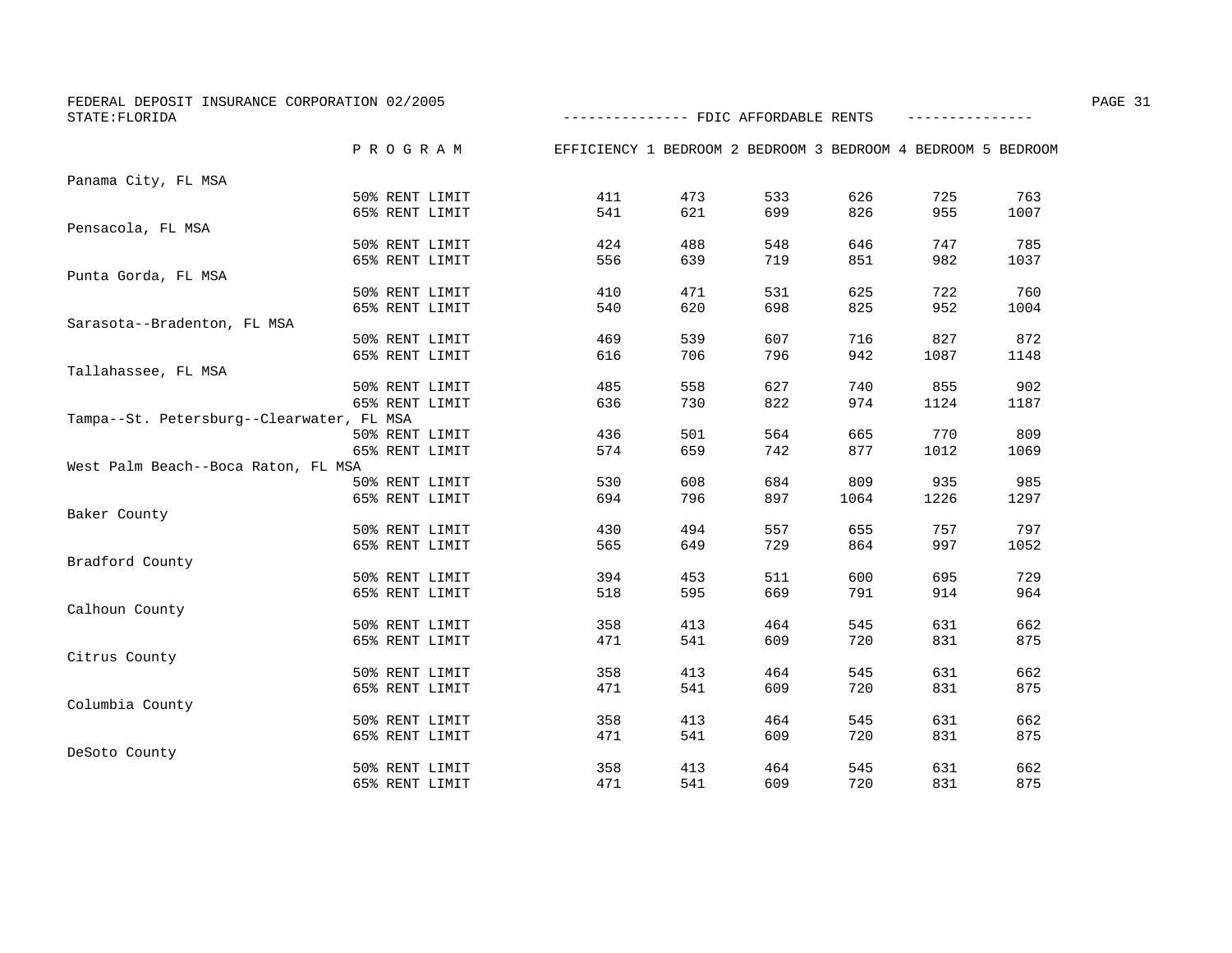| FEDERAL DEPOSIT INSURANCE CORPORATION 02/2005<br>STATE: FLORIDA |                |                                                              | -------------- FDIC AFFORDABLE RENTS |     |     |      |      |  |
|-----------------------------------------------------------------|----------------|--------------------------------------------------------------|--------------------------------------|-----|-----|------|------|--|
|                                                                 |                |                                                              |                                      |     |     |      |      |  |
|                                                                 | PROGRAM        | EFFICIENCY 1 BEDROOM 2 BEDROOM 3 BEDROOM 4 BEDROOM 5 BEDROOM |                                      |     |     |      |      |  |
| Dixie County                                                    |                |                                                              |                                      |     |     |      |      |  |
|                                                                 | 50% RENT LIMIT | 358                                                          | 413                                  | 464 | 545 | 631  | 662  |  |
|                                                                 | 65% RENT LIMIT | 471                                                          | 541                                  | 609 | 720 | 831  | 875  |  |
| Franklin County                                                 |                |                                                              |                                      |     |     |      |      |  |
|                                                                 | 50% RENT LIMIT | 358                                                          | 413                                  | 464 | 545 | 631  | 662  |  |
|                                                                 | 65% RENT LIMIT | 471                                                          | 541                                  | 609 | 720 | 831  | 875  |  |
| Gilchrist County                                                |                |                                                              |                                      |     |     |      |      |  |
|                                                                 | 50% RENT LIMIT | 358                                                          | 413                                  | 464 | 545 | 631  | 662  |  |
|                                                                 | 65% RENT LIMIT | 471                                                          | 541                                  | 609 | 720 | 831  | 875  |  |
| Glades County                                                   |                |                                                              |                                      |     |     |      |      |  |
|                                                                 | 50% RENT LIMIT | 358                                                          | 413                                  | 464 | 545 | 631  | 662  |  |
|                                                                 | 65% RENT LIMIT | 471                                                          | 541                                  | 609 | 720 | 831  | 875  |  |
| Gulf County                                                     |                |                                                              |                                      |     |     |      |      |  |
|                                                                 | 50% RENT LIMIT | 358                                                          | 413                                  | 464 | 545 | 631  | 662  |  |
|                                                                 | 65% RENT LIMIT | 471                                                          | 541                                  | 609 | 720 | 831  | 875  |  |
| Hamilton County                                                 |                |                                                              |                                      |     |     |      |      |  |
|                                                                 | 50% RENT LIMIT | 358                                                          | 413                                  | 464 | 545 | 631  | 662  |  |
|                                                                 | 65% RENT LIMIT | 471                                                          | 541                                  | 609 | 720 | 831  | 875  |  |
| Hardee County                                                   |                |                                                              |                                      |     |     |      |      |  |
|                                                                 | 50% RENT LIMIT | 359                                                          | 413                                  | 466 | 546 | 632  | 664  |  |
|                                                                 | 65% RENT LIMIT | 473                                                          | 543                                  | 612 | 721 | 834  | 878  |  |
| Hendry County                                                   |                |                                                              |                                      |     |     |      |      |  |
|                                                                 | 50% RENT LIMIT | 358                                                          | 413                                  | 464 | 545 | 631  | 662  |  |
|                                                                 | 65% RENT LIMIT | 471                                                          | 541                                  | 609 | 720 | 831  | 875  |  |
| Highlands County                                                |                |                                                              |                                      |     |     |      |      |  |
|                                                                 | 50% RENT LIMIT | 384                                                          | 441                                  | 497 | 584 | 676  | 710  |  |
|                                                                 | 65% RENT LIMIT | 505                                                          | 579                                  | 652 | 770 | 890  | 938  |  |
| Holmes County                                                   |                |                                                              |                                      |     |     |      |      |  |
|                                                                 | 50% RENT LIMIT | 358                                                          | 413                                  | 464 | 545 | 631  | 662  |  |
|                                                                 | 65% RENT LIMIT | 471                                                          | 541                                  | 609 | 720 | 831  | 875  |  |
| Indian River County                                             |                |                                                              |                                      |     |     |      |      |  |
|                                                                 | 50% RENT LIMIT | 446                                                          | 513                                  | 577 | 680 | 786  | 828  |  |
|                                                                 | 65% RENT LIMIT | 586                                                          | 673                                  | 758 | 896 | 1035 | 1093 |  |
| Jackson County                                                  |                |                                                              |                                      |     |     |      |      |  |
|                                                                 | 50% RENT LIMIT | 358                                                          | 413                                  | 464 | 545 | 631  | 662  |  |
|                                                                 | 65% RENT LIMIT | 471                                                          | 541                                  | 609 | 720 | 831  | 875  |  |
| Jefferson County                                                |                |                                                              |                                      |     |     |      |      |  |
|                                                                 | 50% RENT LIMIT | 388                                                          | 446                                  | 502 | 590 | 684  | 718  |  |
|                                                                 | 65% RENT LIMIT | 510                                                          | 586                                  | 659 | 779 | 900  | 949  |  |
|                                                                 |                |                                                              |                                      |     |     |      |      |  |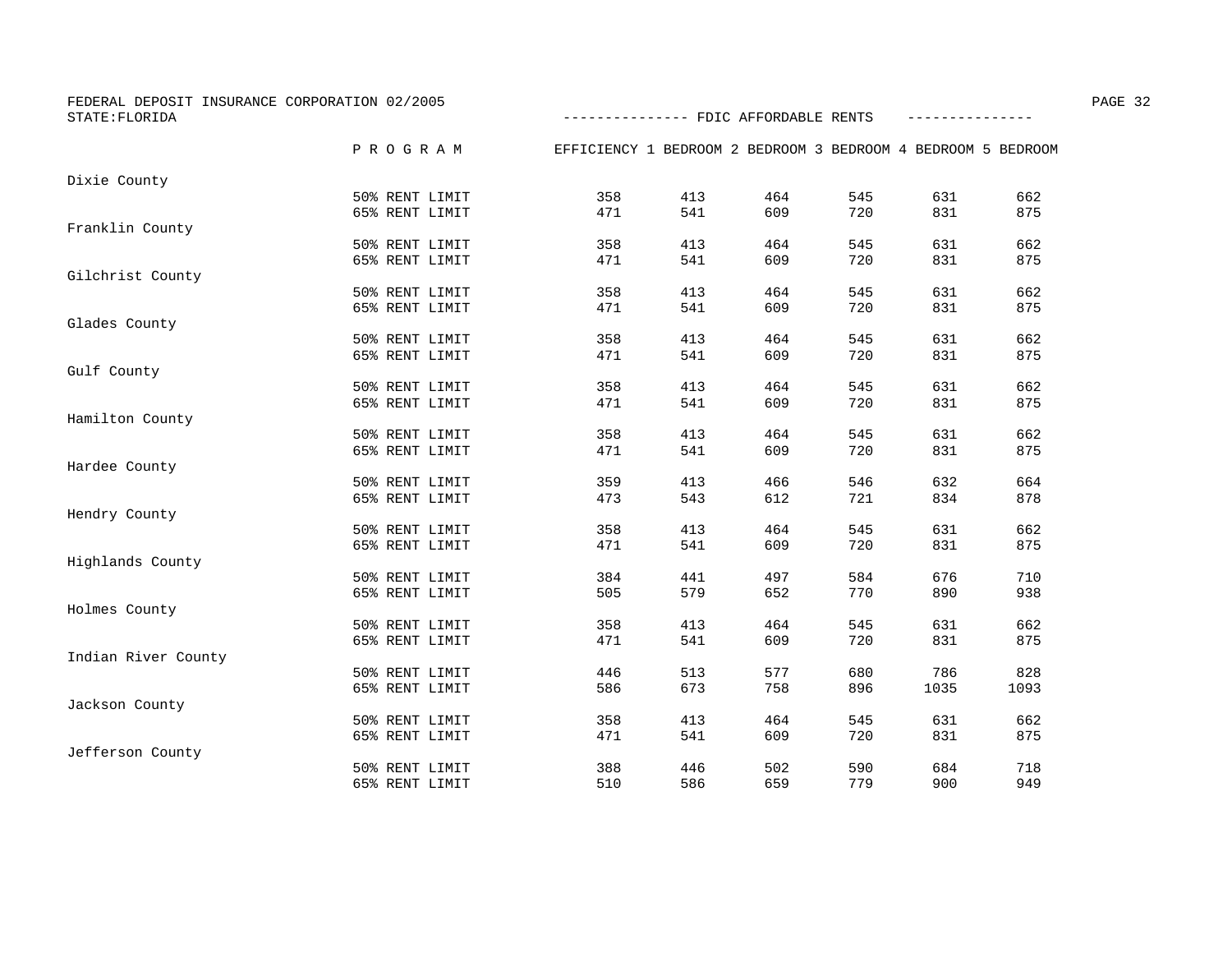| FEDERAL DEPOSIT INSURANCE CORPORATION 02/2005<br>STATE: FLORIDA |                |                                                              | -------------- FDIC AFFORDABLE RENTS |     |     |      |      |  |
|-----------------------------------------------------------------|----------------|--------------------------------------------------------------|--------------------------------------|-----|-----|------|------|--|
|                                                                 |                |                                                              |                                      |     |     |      |      |  |
|                                                                 | P R O G R A M  | EFFICIENCY 1 BEDROOM 2 BEDROOM 3 BEDROOM 4 BEDROOM 5 BEDROOM |                                      |     |     |      |      |  |
| Lafayette County                                                |                |                                                              |                                      |     |     |      |      |  |
|                                                                 | 50% RENT LIMIT | 358                                                          | 413                                  | 464 | 545 | 631  | 662  |  |
|                                                                 | 65% RENT LIMIT | 471                                                          | 541                                  | 609 | 720 | 831  | 875  |  |
| Levy County                                                     |                |                                                              |                                      |     |     |      |      |  |
|                                                                 | 50% RENT LIMIT | 358                                                          | 413                                  | 464 | 545 | 631  | 662  |  |
|                                                                 | 65% RENT LIMIT | 471                                                          | 541                                  | 609 | 720 | 831  | 875  |  |
| Liberty County                                                  |                |                                                              |                                      |     |     |      |      |  |
|                                                                 | 50% RENT LIMIT | 358                                                          | 413                                  | 464 | 545 | 631  | 662  |  |
|                                                                 | 65% RENT LIMIT | 471                                                          | 541                                  | 609 | 720 | 831  | 875  |  |
| Madison County                                                  |                |                                                              |                                      |     |     |      |      |  |
|                                                                 | 50% RENT LIMIT | 358                                                          | 413                                  | 464 | 545 | 631  | 662  |  |
|                                                                 | 65% RENT LIMIT | 471                                                          | 541                                  | 609 | 720 | 831  | 875  |  |
| Monroe County                                                   |                |                                                              |                                      |     |     |      |      |  |
|                                                                 | 50% RENT LIMIT | 491                                                          | 565                                  | 636 | 750 | 867  | 914  |  |
|                                                                 | 65% RENT LIMIT | 645                                                          | 740                                  | 833 | 987 | 1140 | 1204 |  |
| Okeechobee County                                               |                |                                                              |                                      |     |     |      |      |  |
|                                                                 | 50% RENT LIMIT | 358                                                          | 413                                  | 464 | 545 | 631  | 662  |  |
|                                                                 | 65% RENT LIMIT | 471                                                          | 541                                  | 609 | 720 | 831  | 875  |  |
| Putnam County                                                   |                |                                                              |                                      |     |     |      |      |  |
|                                                                 | 50% RENT LIMIT | 358                                                          | 413                                  | 464 | 545 | 631  | 662  |  |
|                                                                 | 65% RENT LIMIT | 471                                                          | 541                                  | 609 | 720 | 831  | 875  |  |
| Sumter County                                                   |                |                                                              |                                      |     |     |      |      |  |
|                                                                 | 50% RENT LIMIT | 364                                                          | 418                                  | 471 | 552 | 640  | 672  |  |
|                                                                 | 65% RENT LIMIT | 479                                                          | 550                                  | 618 | 730 | 844  | 889  |  |
| Suwannee County                                                 |                |                                                              |                                      |     |     |      |      |  |
|                                                                 | 50% RENT LIMIT | 358                                                          | 413                                  | 464 | 545 | 631  | 662  |  |
|                                                                 | 65% RENT LIMIT | 471                                                          | 541                                  | 609 | 720 | 831  | 875  |  |
| Taylor County                                                   |                |                                                              |                                      |     |     |      |      |  |
|                                                                 | 50% RENT LIMIT | 358                                                          | 413                                  | 464 | 545 | 631  | 662  |  |
|                                                                 | 65% RENT LIMIT | 471                                                          | 541                                  | 609 | 720 | 831  | 875  |  |
| Union County                                                    |                |                                                              |                                      |     |     |      |      |  |
|                                                                 | 50% RENT LIMIT | 373                                                          | 429                                  | 483 | 567 | 657  | 690  |  |
|                                                                 | 65% RENT LIMIT | 491                                                          | 564                                  | 634 | 749 | 866  | 912  |  |
| Wakulla County                                                  |                |                                                              |                                      |     |     |      |      |  |
|                                                                 | 50% RENT LIMIT | 429                                                          | 493                                  | 556 | 654 | 756  | 795  |  |
|                                                                 | 65% RENT LIMIT | 564                                                          | 648                                  | 728 | 861 | 995  | 1049 |  |
| Walton County                                                   |                |                                                              |                                      |     |     |      |      |  |
|                                                                 | 50% RENT LIMIT | 365                                                          | 420                                  | 473 | 555 | 644  | 675  |  |
|                                                                 | 65% RENT LIMIT | 480                                                          | 553                                  | 622 | 734 | 847  | 893  |  |
|                                                                 |                |                                                              |                                      |     |     |      |      |  |